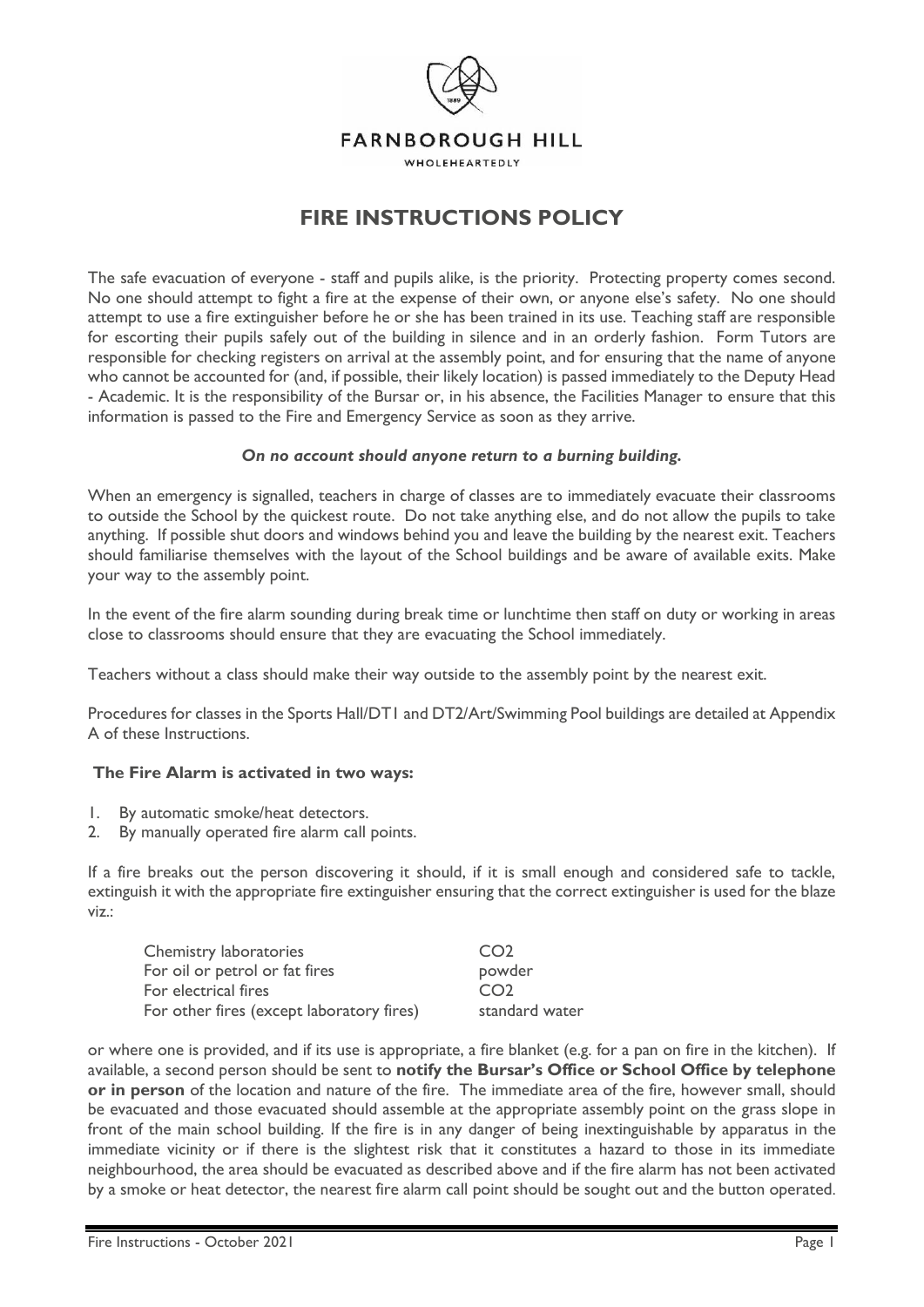## **RESPONSE TO FIRE ALARM**

When the fire alarm sounds all members of staff, pupils and visitors should evacuate the building immediately. Pupils should proceed to their Form assembly point, as given on Form Lists , Staff and visitors should proceed to their allocated assembly point, with the exception of the following who will first carry out the tasks listed below:

**1. The Bursar (**or, in his absence, the Facilities Manager and/or Head Caretaker) - will locate the position of the fire, investigate and if deemed necessary, dial **999 'FIRE' (or 9999 from any internal extension).** The operator will request the following information:

| <b>Location:</b>                         | <b>Farnborough Hill,</b>       |
|------------------------------------------|--------------------------------|
|                                          | 312 Farnborough Road, GU14 8AT |
| Tel No:                                  | 01252 545197 or 07906 988960   |
| <b>Whether Evacuation is in process?</b> | <b>YES/NO</b>                  |

- **2. The Head Caretaker and Caretaking staff** will immediately report, in person or on the School mobile radios, to the Bursar (or in his absence, to the Facilities Manager) for instructions.
- **3. A member of the Grounds staff is** to proceed to the entrance drive and prevent traffic from entering and, if necessary, divert traffic from the drive onto the tractor path or grass area. Only emergency services are to be allowed access until clearance is received from the Bursar, Facilities Manager or Head Caretaker. The remainder of the Grounds staff are to report to the Bursar/Facilities Manager.
- **4. The School Office** will collect all the School Registers, Staff and Pupil Exeat Books, Form Check Lists and Visitor Registers from the School Office and take to the Assembly Point.
- **5. The Bursar's Assistant or Finance Manager** will collect Contractor and Visitor Registers from the Bursary and take them to the Assembly Point.

#### **6. At the Assembly Point:**

- a. Each Form assembles in alphabetical order at its allotted point.
- b. All Heads of Year, or the Assistant Heads of Year, will collect a copy of the Form check lists for their Year group from the School Office staff and distribute to their Form Tutors (including Sixth Form Tutors). The Form Tutors then call the Roll and give the completed Form check list to the Head of Year who then reports to the Deputy Head - Academic after having checked the Exeat books with School Office staff. The Deputy Head - Academic will then inform the Head of any unaccounted absentees. In the absence of a Form Tutor, the Deputy Form Tutor will carry out the above duties.
- c. Teaching staff with no responsibility for a class and Peripatetics are to muster at the top of the slope adjacent to the Form groups behind the fence on the left-hand side of the entrance gate and are to be checked in by the Assistant Head.
- d. Bursary, administrative staff, caretaking staff, visitors and visiting contractors are to muster at the top of the slope at the exit drive end and are to be checked by the Bursar's Assistant or Finance Manager.
- e. Catering and housekeeping staff are to be checked in by the Chef Manager or the Assistant Chef Manager who then reports to the Bursar's Assistant or Finance Manager.
- f. Assistant Head and Bursar's Assistant are to present the Deputy Head Academic with their completed checklists. The Bursar and/or Facilities Manager are to liaise with the Fire Service on arrival.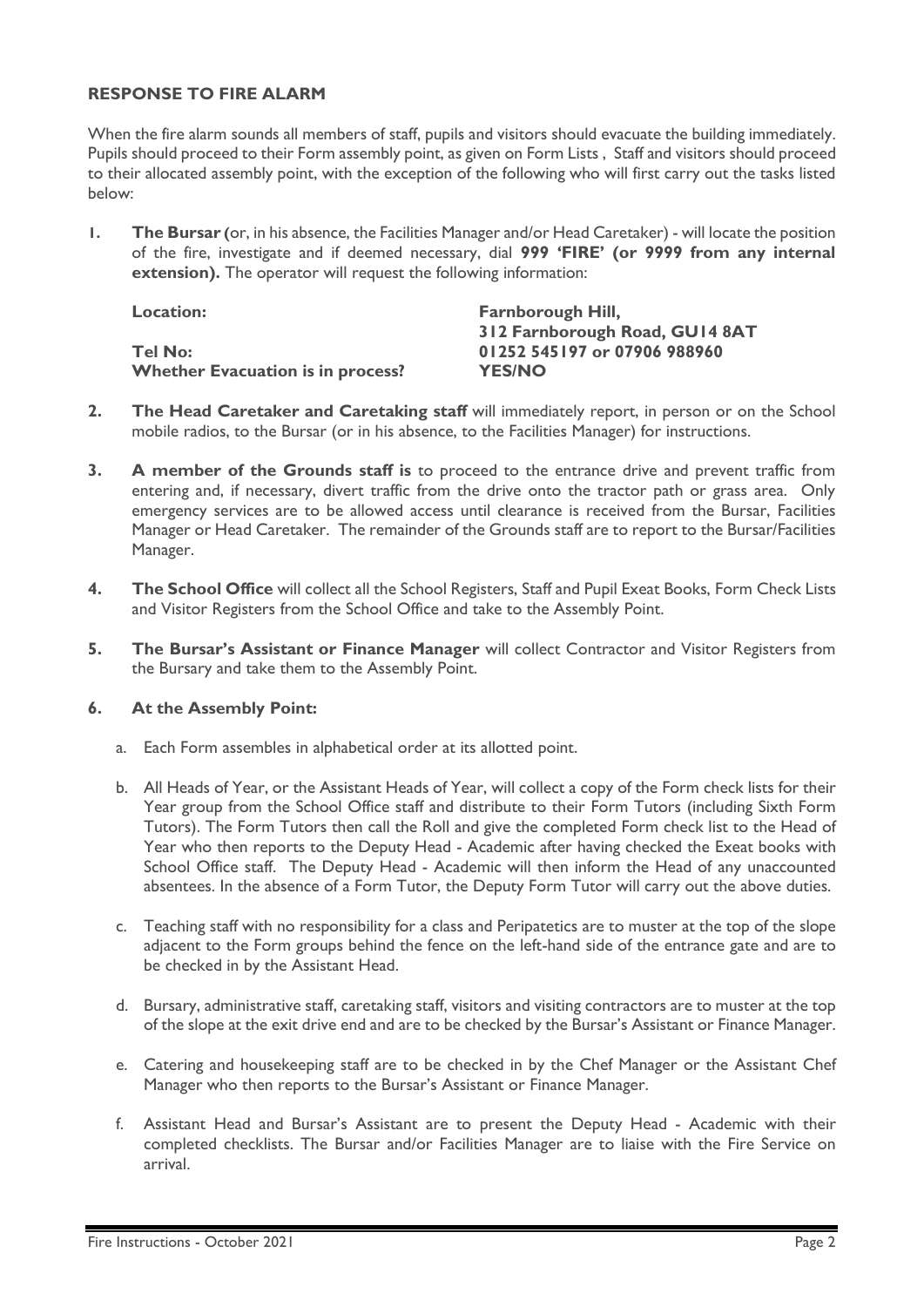After the building has been checked and the rolls called, all members of staff, visitors and pupils will wait at the Assembly Points until notified by the Head or Bursar that it is safe to return to the building. It is the Bursar's responsibility (or in his absence, the Facilities Manager) to liaise with the Fire Brigade and ascertain when it is safe to re-enter the building.

In the absence of either the Head or Deputy Head - Academic, the Deputy Head - Pastoral is to assume the tasks and responsibilities of the absent authority.

Fire Instructions for the Sports Hall, St Anne's and the Swimming Pool are detailed in Appendix A.

# **OUT OF SCHOOL HOURS**

Out of school hours, security rounds are conducted twice a day by the Resident Caretaker or the assigned Duty Caretaker. When not on site, the Duty Caretaker is contactable by mobile phone should his presence be required. In the event of an emergency, or should the fire alarms go off, if the Resident Caretaker or a Duty Caretaker is on site he will summon the Emergency Services. Teaching staff are to have registers of pupils who are on site out of school hours.

This policy is reviewed annually by the Bursar.

The next review is due in September 2022.